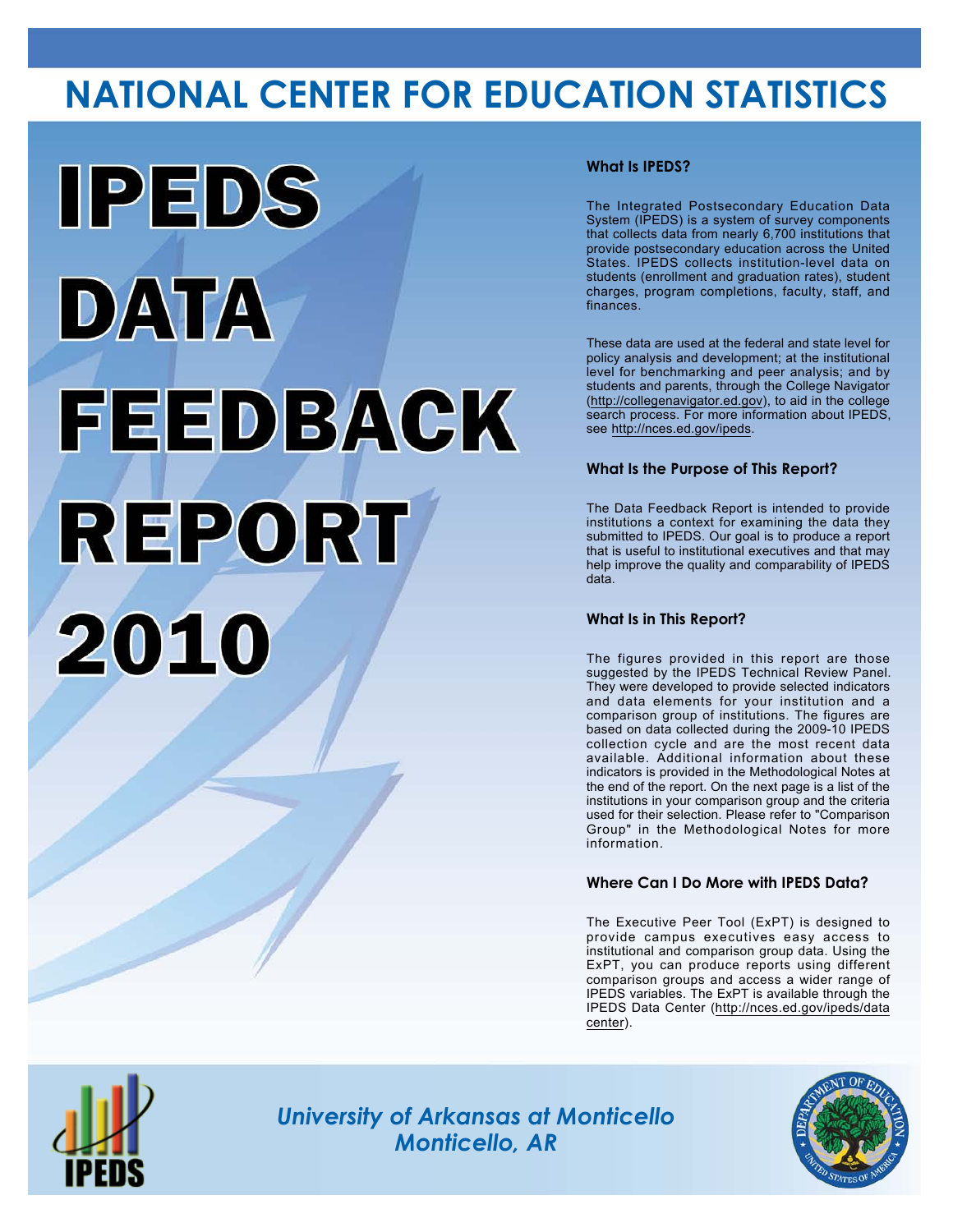# **COMPARISON GROUP**

Comparison group data are included to provide a context for interpreting your institution's statistics. If your institution did not define a Custom Comparison Group for this report by July 14, NCES selected a comparison group for you based on the institutional characteristics detailed immediately above the listing of the comparison group institutions. (If the Carnegie Classification of Institutions of Higher Education was used as an institutional characteristic in the definition of a comparison group, the 2005 Basic version was used.) The comparison group used in this report may not reflect your institution's peer group, or you may wish to compare your institution to other groups. The Executive Peer Tool (ExPT) [\(http://nces.ed.gov/ipeds/datacenter/\)](http://nces.ed.gov/ipeds/datacenter/) can be used to reproduce the figures in this report using different peer groups.

The custom comparison group chosen by University of Arkansas at Monticello includes the following 14 institutions:

- Black Hills State University (Spearfish, SD)
- Bluefield State College (Bluefield, WV)
- Cameron University (Lawton, OK)
- Concord University (Athens, WV)
- Glenville State College (Glenville, WV)
- Henderson State University (Arkadelphia, AR)
- Kentucky State University (Frankfort, KY) Northwestern Oklahoma State University (Alva, OK)
- Savannah State University (Savannah, GA)
- Southeastern Oklahoma State University (Durant, OK)
- Southern Arkansas University Main Campus (Magnolia, AR)
- The University of Montana-Western (Dillon, MT)
- University of Arkansas at Pine Bluff (Pine Bluff, AR)
- West Virginia State University (Institute, WV)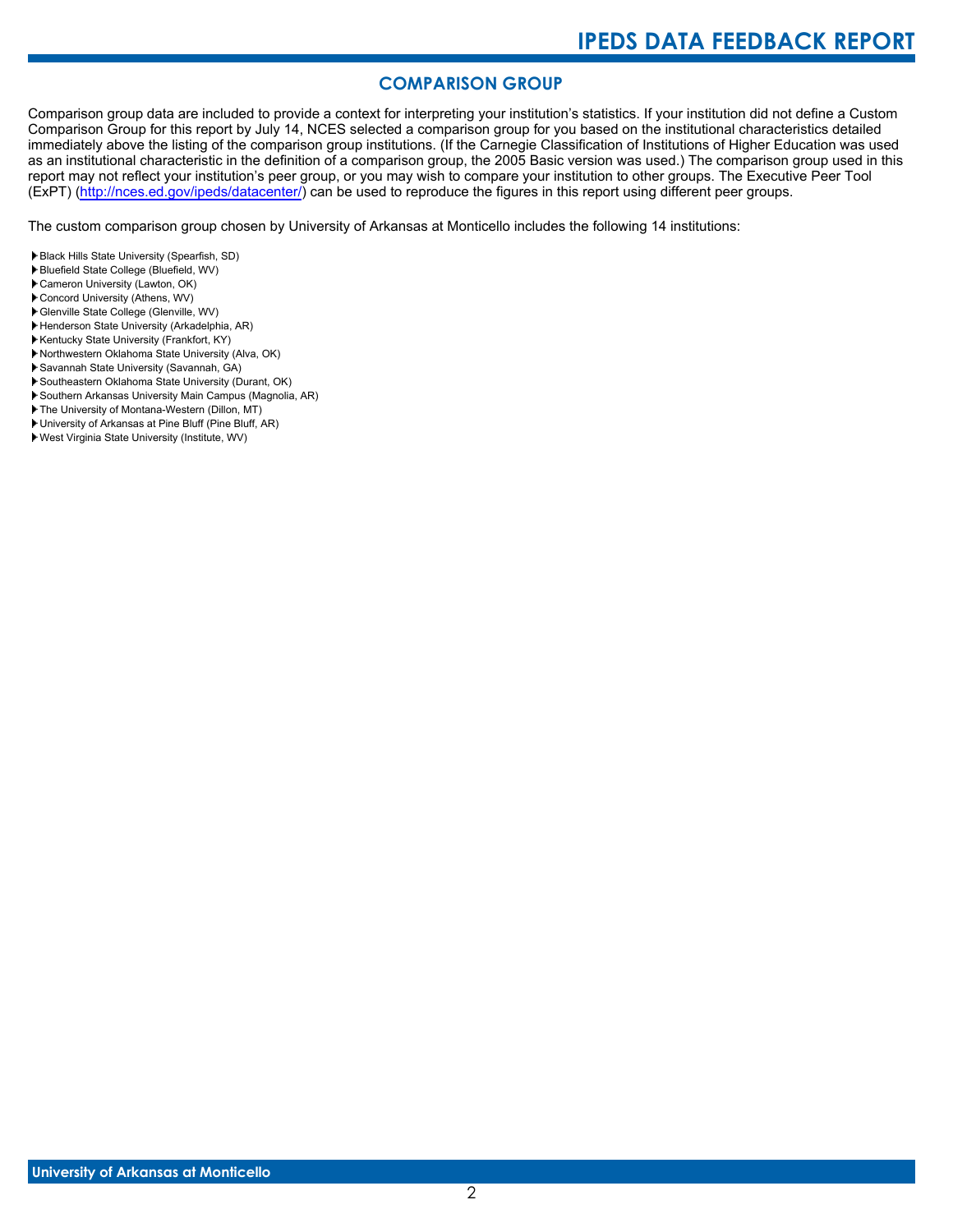#### **Figure 1. Percent of all students enrolled, by race/ethnicity and percent of students who are women: Fall 2009**



**The Comparison Group Median (N=14)** Comparison Group Median (N=14)

NOTE: For this survey year, institutions could report race and ethnicity using both 1977 (old) and 1997 (new) Office of Management and Budget categories. Categories shown in<br>this figure are derived by adding comparable cat **information about disaggregation of data by race and ethnicity, please see the Methodological Notes at the end of this report. Median values for the comparison group will not add to 100 percent. See "Use of Median Values for Comparison Group" in the Methodological Notes at the end of this report for how median values are determined. N is the number of institutions in the comparison group.**

**SOURCE: U.S. Department of Education, National Center for Education Statistics, Integrated Postsecondary Education Data System (IPEDS): Spring 2010, Fall Enrollment component.**

#### **Figure 2. Unduplicated 12-month headcount of all students and of undergraduate students (2008-09), total FTE enrollment (2008-09), and full- and part-time fall enrollment (Fall 2009)**



**NOTE: For details on calculating full-time equivalent (FTE) enrollment, see**

**Calculating FTE in the Methodological Notes at the end of this report. Total headcount, FTE, and full- and part-time fall enrollment include both undergraduate and postbaccalaureate students, when applicable. N is the number of institutions in the comparison group.**

**SOURCE: U.S. Department of Education, National Center for Education Statistics, Integrated Postsecondary Education Data System (IPEDS): Fall 2009, 12-month Enrollment component and Spring 2010, Fall Enrollment component.**

#### **Figure 3. Number of degrees awarded, by level: 2008-09**



**NOTE: For additional information about postbaccalaureate degree levels, see the Methodology Notes. N is the number of institutions in the comparison group. SOURCE: U.S. Department of Education, National Center for Education Statistics, Integrated Postsecondary Education Data System (IPEDS): Fall 2009, Completions component.**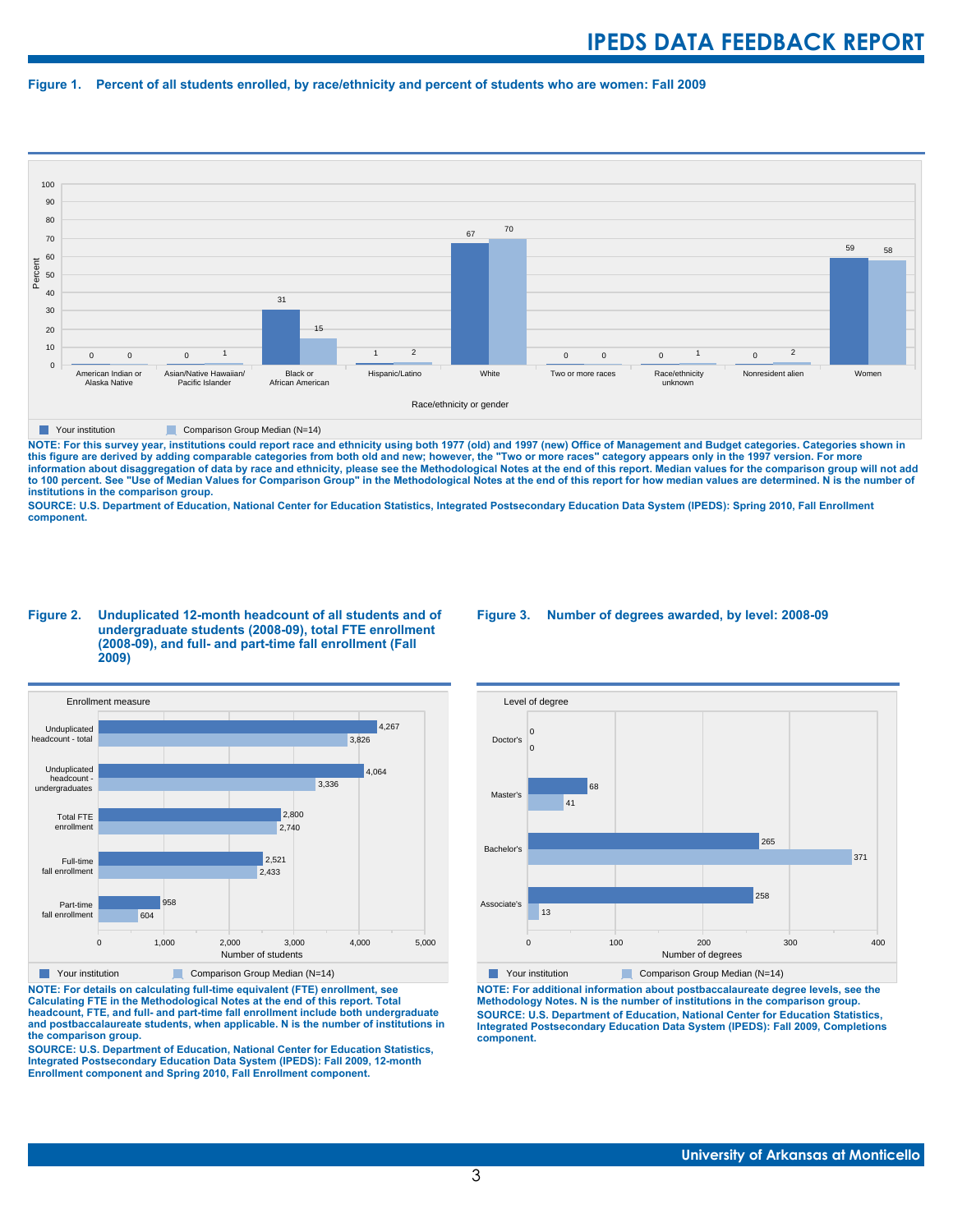**Figure 4. Academic year tuition and required fees for full-time, first-time, degree/certificate-seeking undergraduates: 2006-07--2009-10**



**NOTE: The tuition and required fees shown here are the lowest reported from the categories of in-district, in-state, and out-of-state. N is the number of institutions in the comparison group.**

**SOURCE: U.S. Department of Education, National Center for Education Statistics, Integrated Postsecondary Education Data System (IPEDS): Fall 2009, Institutional Characteristics component.**

#### **Figure 5. Average net price of attendance for full-time, first-time, degree/certificate-seeking undergraduate students receiving grant or scholarship aid: 2006-07--2008-09**



**NOTE: Average net price is for full-time, first-time, degree/certificate-seeking undergraduate students and is generated by subtracting the average amount of federal, state/local government, and institutional grant and scholarship aid from the total cost of attendance. Total cost of attendance is the sum of published tuition and required fees, books and supplies, and the weighted average room and board and other expenses. For more information, see the Methodological Notes at the end of this report. N is the number of institutions in the comparison group. SOURCE: U.S. Department of Education, National Center for Education Statistics, Integrated Postsecondary Education Data System (IPEDS): Fall 2009, Institutional Characteristics component; Spring 2010, Student Financial Aid component.**

#### **Figure 6. Percent of full-time, first-time degree/certificate-seeking undergraduate students who received grant or scholarship aid from the federal government, state/local government, or the institution, or loans, by type of aid: 2008-09**



**NOTE: Any grant aid above includes grant or scholarship aid from the federal government, state/local government, or the institution. Federal grants includes Pell grants and other federal grants. Any loans includes federal loans and other loans to students. For details on how students are counted for financial aid reporting, see Cohort Determination in the Methodological Notes at the end of this report. N is the number of institutions in the comparison group.**

**SOURCE: U.S. Department of Education, National Center for Education Statistics, Integrated Postsecondary Education Data System (IPEDS): Spring 2010, Student Financial Aid component.**

#### **Figure 7. Average amounts of grant or scholarship aid from the federal government, state/local government, or the institution, or loans received, by full-time, first-time degree/certificate-seeking undergraduate students, by type of aid: 2008-09**



**NOTE: Any grant aid above includes grant or scholarship aid from the federal government, state/local government, or the institution. Federal grants includes Pell grants and other federal grants. Any loans includes federal loans and other loans to students. Average amounts of aid were calculated by dividing the total aid awarded by the total number of recipients in each institution. N is the number of institutions in the comparison group.**

**SOURCE: U.S. Department of Education, National Center for Education Statistics, Integrated Postsecondary Education Data System (IPEDS): Spring 2010, Student Financial Aid component.**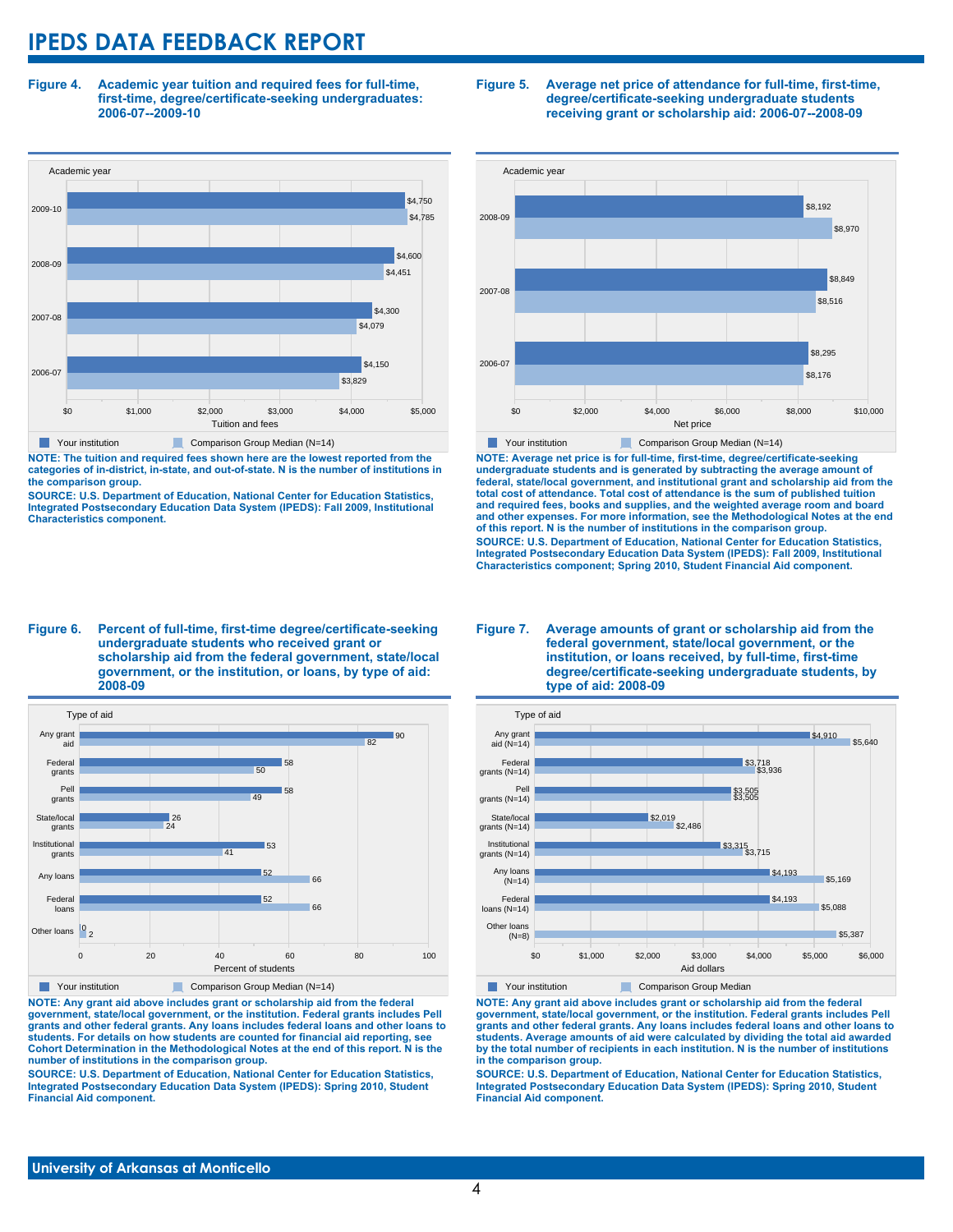**Figure 8. Percent of all undergraduates receiving aid by type of aid: 2008-09**

**Figure 9. Average amount of aid received by all undergraduates, by type of aid: 2008-09**



**NOTE: Any grant aid above includes grant or scholarship aid from the federal government, state/local government, the institution, or other sources. Federal loans includes only federal loans to students. N is the number of institutions in the comparison group.**

**SOURCE: U.S. Department of Education, National Center for Education Statistics, Integrated Postsecondary Education Data System (IPEDS): Spring 2010, Student Financial Aid component.**



**NOTE: Any grant aid above includes grant or scholarship aid from the federal government, state/local government, the institution, or other sources. Federal loans includes federal loans to students. Average amounts of aid were calculated by dividing the total aid awarded by the total number of recipients in each institution. N is the number of institutions in the comparison group.**

**SOURCE: U.S. Department of Education, National Center for Education Statistics, Integrated Postsecondary Education Data System (IPEDS): Spring 2010, Student Financial Aid component.**





**NOTE: Graduation rate cohort includes all full-time, first-time, degree/certificateseeking undergraduate students. Entering class includes all students coming to the institution for the first time. Only institutions with a mission to prepare students to transfer are required to report transfers out. Graduation and transfer-out rates are the Student Right-to-Know rates. Retention rates are measured from the fall of first enrollment to the following fall. 4-yr institutions report retention rates for students seeking a bachelor's degree. Median values for the comparison group will not add to 100 percent. N is the number of institutions in the comparison group.**

**SOURCE: U.S. Department of Education, National Center for Education Statistics, Integrated Postsecondary Education Data System (IPEDS): Spring 2010, Graduation Rates component and Fall Enrollment component.**

#### **Figure 11. Bachelor's degree graduation rates of full-time, first-time, degree/certificate-seeking undergraduates within 4 years, 6 years, and 8 years: 2001 cohort**



**NOTE: The 6-year graduation rate is the Student Right-to-Know (SRK) rate; the 4 and 8-year rates are calculated using the same methodology. For more information see the Methodological Notes at the end of the report. N is the number of institutions in the comparison group.**

**SOURCE: U.S. Department of Education, National Center for Education Statistics, Integrated Postsecondary Education Data System (IPEDS): Spring 2010, 200% Graduation Rates component.**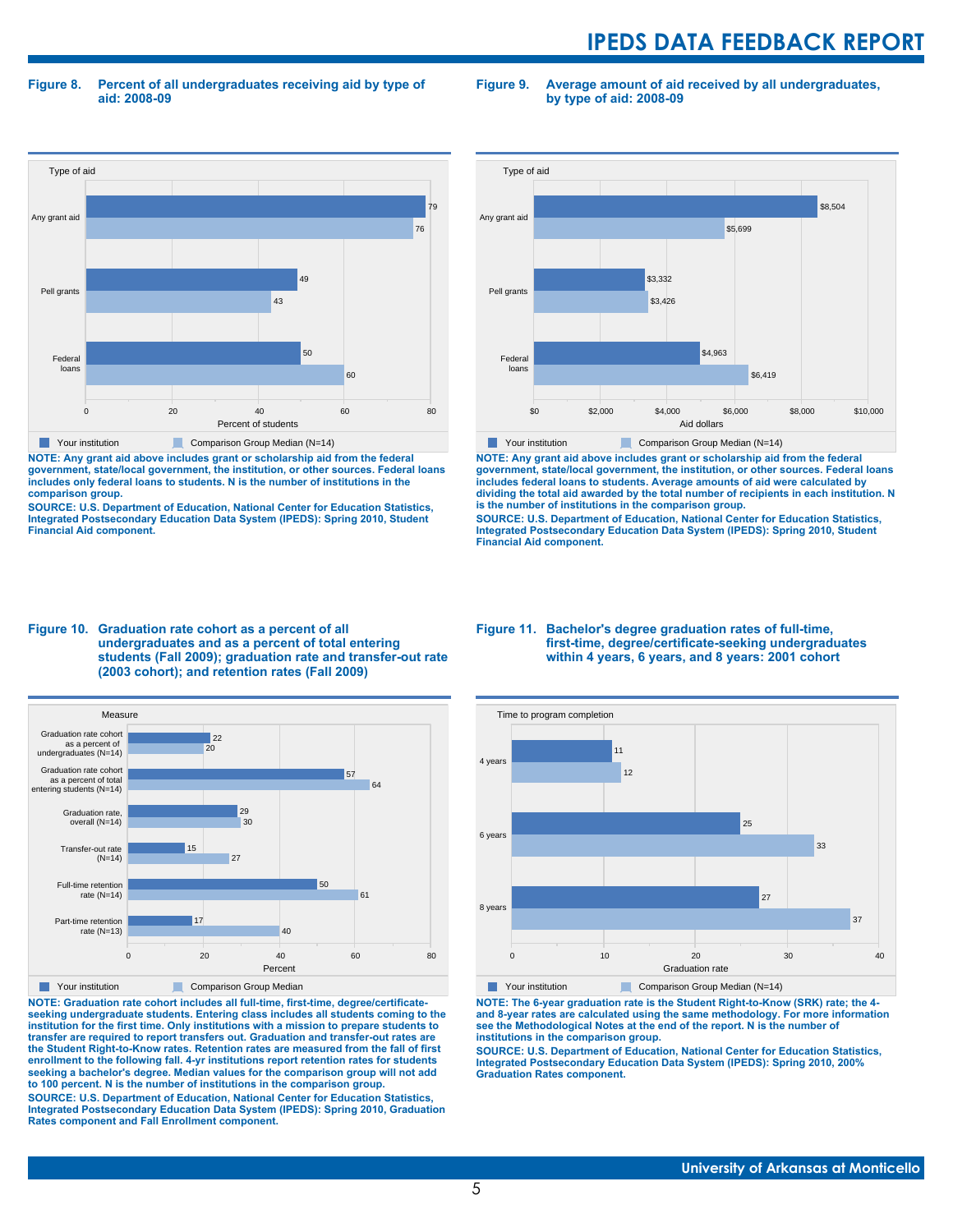### **Figure 12. Full-time equivalent staff, by assigned position: Fall 2009**

#### **Staff category** 0 50 50 100 50 50 200 Number of staff Non-professional Other professional (support/service) Executive/ administrative/ managerial Instruction/ research/ public service 117  $142$ 74 72 29 32 156 167 **The Your institution Comparison Group Median (N=14)**

**NOTE: Graduate assistants are not included in this figure. For information on the calculation of FTE of staff, see the Methodological Notes. N is the number of institutions in the comparison group.**

**SOURCE: U.S. Department of Education, National Center for Education Statistics, Integrated Postsecondary Education Data System (IPEDS): Winter 2009-10, Human Resources component.**

#### **Figure 13. Average salaries of full-time instructional staff equated to 9-month contracts, by academic rank: Academic year 2009-10**



**NOTE: Average full-time instructional staff salaries for 11/12-month contracts were equated to 9-month average salaries by multiplying the 11/12-month salary by .8182. Salaries based on less than 9-month contracts are not included. Medical school salaries are not included. N is the number of institutions in the comparison group. Medians are not reported for comparison groups with less than three values. SOURCE: U.S. Department of Education, National Center for Education Statistics, Integrated Postsecondary Education Data System (IPEDS): Winter 2009-10, Human Resources component.**

#### **Figure 14. Percent distribution of core revenues, by source: Fiscal year 2009**



**NOTE: The comparison group median is based on those members of the comparison group that report finance data using the same accounting standards as the comparison institution. For a detailed definition of core revenues, see the Methodological Notes. N is the number of institutions in the comparison group. SOURCE: U.S. Department of Education, National Center for Education Statistics, Integrated Postsecondary Education Data System (IPEDS): Spring 2010, Finance component.**

#### **Figure 15. Core expenses per FTE enrollment, by function: Fiscal year 2009**



**NOTE: The comparison group median is based on those members of the comparison group that report finance data using the same accounting standards as the comparison institution. Expenses per full-time equivalent (FTE) enrollment, particularly instruction, may be inflated because finance data includes all core expenses while FTE reflects credit activity only. For details on calculating FTE enrollment and a detailed definition of core expenses, see the Methodological Notes. N is the number of institutions in the comparison group. SOURCE: U.S. Department of Education, National Center for Education Statistics, Integrated Postsecondary Education Data System (IPEDS): Fall 2009, 12-month Enrollment component and Spring 2010, Finance component.**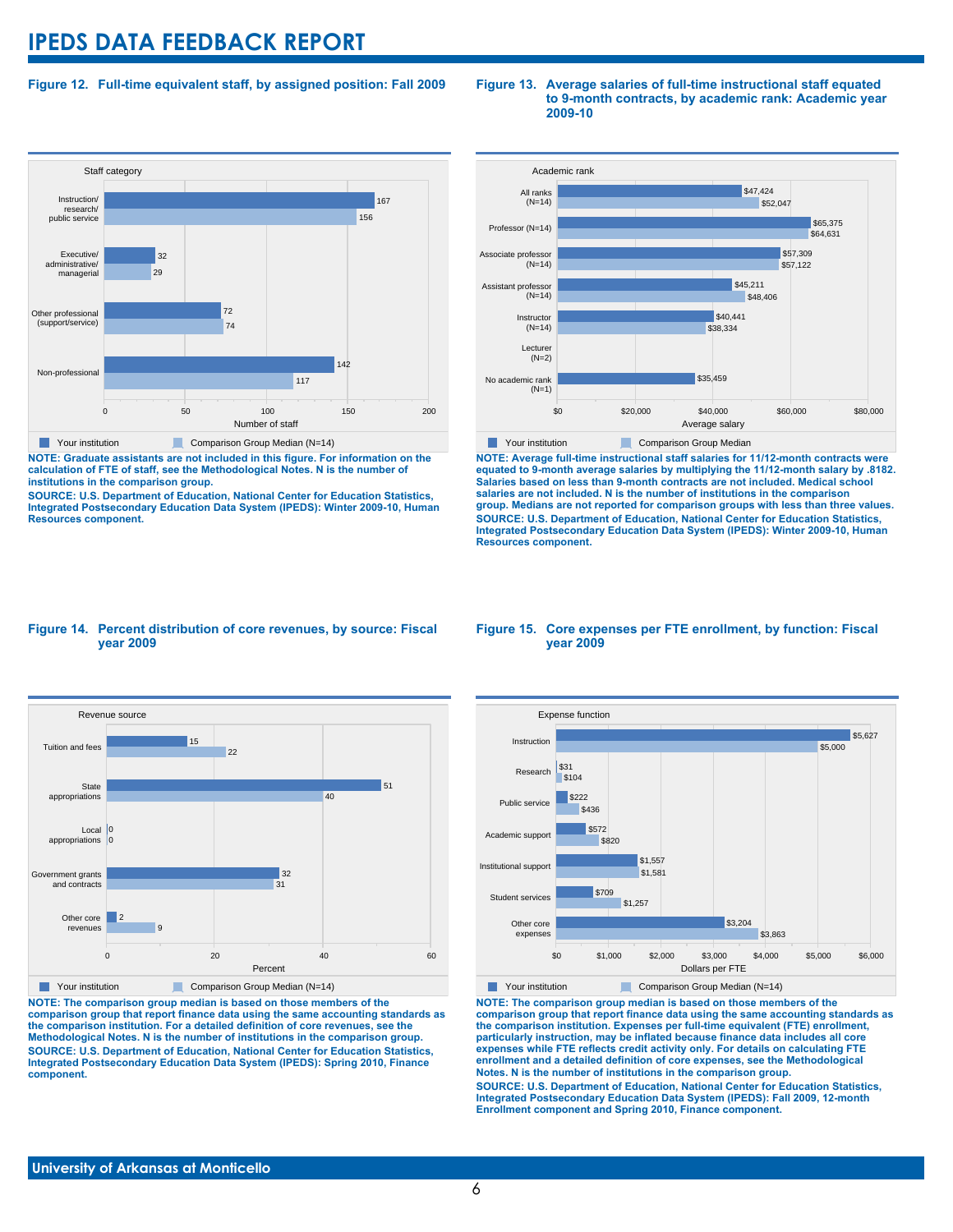# **METHODOLOGICAL NOTES**

#### **Overview**

This report is based on data supplied by institutions to IPEDS during the 2009-10 survey year. Response rates exceeded 99 percent for most surveys. Detailed response tables are included in IPEDS First Look reports, which can be found at [http://nces.ed.gov/pubsearch/getpubcats.asp?sid=010.](http://nces.ed.gov/pubsearch/getpubcats.asp?sid=010)

#### **Use of Median Values for Comparison Group**

The value for the comparison institution is compared to the median value for the comparison group for each statistic included in the figure. If more than one statistic is presented in a figure, the median values are determined separately for each indicator or statistic. Medians are not reported for comparison groups with less than three values. Where percentage distributions are presented, median values may not add to 100 percent. Through the ExPT, users have access to all of the data used to create the figures included in this report.

#### **Missing Statistics**

If a statistic is not reported for your institution, the omission indicates that the statistic is not relevant to your institution and the data were not collected. As such, not all notes listed below may be applicable to your report.

#### **Use of Imputed Data**

All IPEDS data are subject to imputation for total (institutional) and partial (item) nonresponse. If necessary, imputed values were used to prepare your report.

#### **Data Confidentiality**

IPEDS data are not collected under a pledge of confidentiality.

#### **Disaggregation of Data by Race/Ethnicity**

When applicable, some statistics are disaggregated by race/ethnicity. Between survey years 2008-09 and 2010-11, the categories used for the collection and reporting of race/ethnicity data in IPEDS are transitioning to those developed in 1997 by the Office of Management and Budget, and institutions may report using either those categories, the older (1977) categories, or a mixture of both. Therefore, during the transition, only derived categories that present comparable data will be displayed. Detailed information about these changes can be found at <http://nces.ed.gov/ipeds/reic/resource.asp>.

#### **Postbaccalaureate Degree Categories**

In 2008-09 IPEDS, new postbaccalaureate degree categories were introduced as optional. The new categories are Doctor's degree-Research/scholarship, Doctor's degree-Professional practice, and Doctor's degree-Other. In addition, the First-professional degree and certificate categories and the single Doctor's degree category are being phased out. During the transition period, all First-professional students are reflected as graduate students, all First-professional degrees awarded are reflected as Doctor's degrees, and all Doctor's degrees reported under the new categories are aggregated under a single Doctor's degree category, so that data reported by all institutions are comparable.

#### **Cohort Determination for Reporting Student Financial Aid and Graduation Rates**

Student cohorts for reporting Student Financial Aid and Graduation Rates data are based on the reporting type of the institution. For institutions that report based on an academic year (those operating on standard academic terms), student counts and cohorts are based on fall term data. Student counts and cohorts for program reporters (those that do not operate on standard academic terms) are based on unduplicated counts of students enrolled during a full 12-month period.

#### **Description of Statistics Used in the Figures**

#### *Average Net Price of Attendance*

Average net price is calculated for full-time, first-time degree/certificateseeking undergraduates who received grant or scholarship aid from the federal government, state/local government, or the institution anytime during the full aid year. Other sources of grant aid are excluded. Average net price is generated by subtracting the average amount of federal, state/local government, and institutional grant and scholarship aid from the total cost of attendance. Total cost of attendance is the sum of published tuition and required fees (lower of in-district or in-state for public institutions), books and supplies, and the weighted average room and board and other expenses.

#### *Core Expenses*

Core expenses for public institutions using the Governmental Accounting Standards Board (GASB) standards include expenses for instruction, research, public service, academic support, institutional support, student services, operation and maintenance of plant, depreciation, interest, scholarships and fellowships, other expenses, and nonoperating expenses. Core expenses for private, not-for-profit and for-profit, and a small number of public institutions reporting under the Financial Accounting Standards Board (FASB) standards include expenses for instruction, research, public service, academic support, student services, institutional support, net grant aid to students, and other expenses. For all institutions, core expenses exclude expenses for auxiliary enterprises (e.g., bookstores, dormitories), hospitals, and independent operations. Expenses for operation and maintenance of plant, depreciation, and interest for GASB institutions are included in other core expenses, but are allocated to each of the other functions for FASB institutions.

#### *Core Revenues*

Core revenues for public institutions reporting under GASB standards include tuition and fees; government appropriations (federal, state, and local); government grants and contracts; private gifts, grants, and contracts; investment income; other operating and nonoperating sources; and other revenues and additions. Core revenues for private, not-for-profit institutions (and a small number of public institutions) reporting under FASB include tuition and fees; government appropriations (federal, state, and local); government grants and contracts; private gifts, grants, and contracts; investment return; sales and services of educational activities; and other sources. Core revenues for private, for-profit institutions reporting under FASB standards include tuition and fees; government appropriations (federal, state, and local); government grants and contracts; private grants and contracts; net investment income; sales and services of educational activities; and other sources. In general, core revenues exclude revenues from auxiliary enterprises (e.g., bookstores, dormitories), hospitals, and independent operations.

#### *Equated Instructional Staff Salaries*

Total salary outlays for full-time instructional staff on 11/12-month contracts